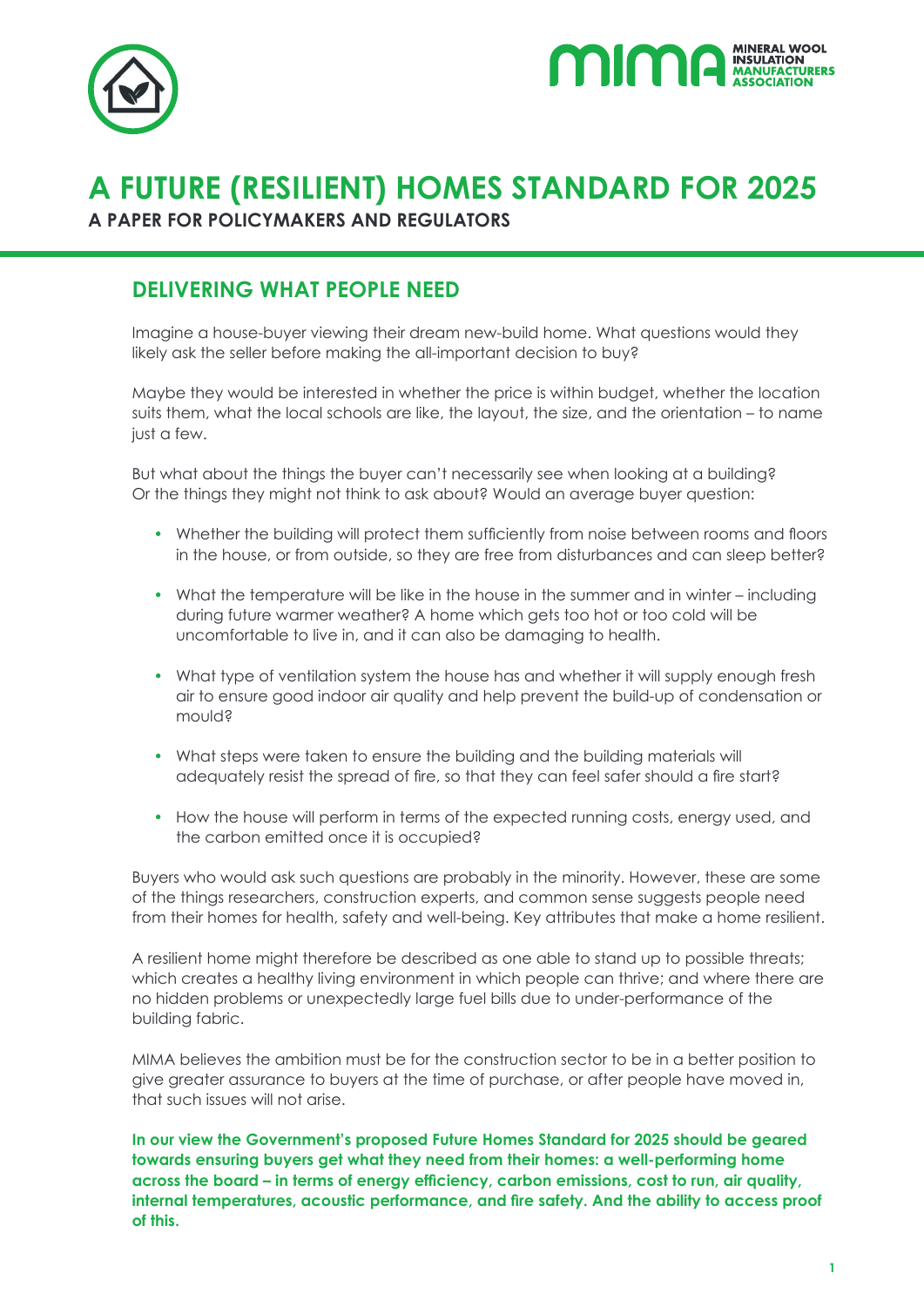



### **THE CURRENT STATE OF PLAY**

Well-documented concerns about the quality of some housing in general, about fire safety after the Grenfell tragedy, and about global climate change, are focusing minds on the need for change to current construction practices, frameworks and requirements.

Encouragingly, following a number of major building research programmes<sup>1</sup>, industry collaborations<sup>2</sup>, and newer initiatives<sup>3</sup> taking aim at certain systemic issues often seen in buildings, including the "energy performance gap"4 , problems with indoor air quality, and overheating, a growing number of construction sector organisations are actively seeking and finding solutions to them. As result, they are seeing their housing schemes perform very well. Such organisations are:

- Investing in building performance evaluation projects which look at the performance of buildings holistically
- Investing in performance verification methods and tools enabling them to prove to buyers that a building "does what it says on the tin", and
- Investing in robust quality control and building physics training so their teams and supply chains are better able to avoid the types of mistakes in the build process which create operational performance problems and unhealthy indoor environments

By continuing to invest in such solutions, the sector will be in a much better position to give house buyers of the future robust assurances about the quality and resilience of housing schemes, if called upon to do so.

With the full support of Government in terms of leadership, funding and trialling, by 2025 it should be possible for the sector to be operating in a world where proof of performance is the norm for every new house built – possibly 300,000 each year.

The sector would be delivering resilient new homes in reality, in every scheme in every part of the country.

We are beginning to see movement in the policy landscape too, with a handful of local authorities having already set requirements for the performance of new homes built in their areas.5 However, with the exception of airtightness testing, at present national policy and regulation does not oblige the supply chain, including manufacturers, to demonstrate that new buildings, and the energy efficiency systems and measures which go into them, perform as they should in use.

There is no final report handed over to a buyer to outline the quality control processes enacted as the build took place and no test required to show that a home should perform to the standard required.

This needs to change. And it is all the more important as building standards, currently based on modelled performance, are ramped up over time. If we are going to "shoot for the moon", we need to know we have prepared ourselves well to get there, and to get there safely.

<sup>1</sup> Such as Innovate UK and the former Zero Carbon Hub

<sup>2</sup> Such as by the Construction Industry Council

<sup>3</sup> Including the formation of the Building Performance Network

<sup>4</sup> See more about the energy performance gap on page 4

<sup>5</sup> For example, the Great London Authority and Milton Keynes Council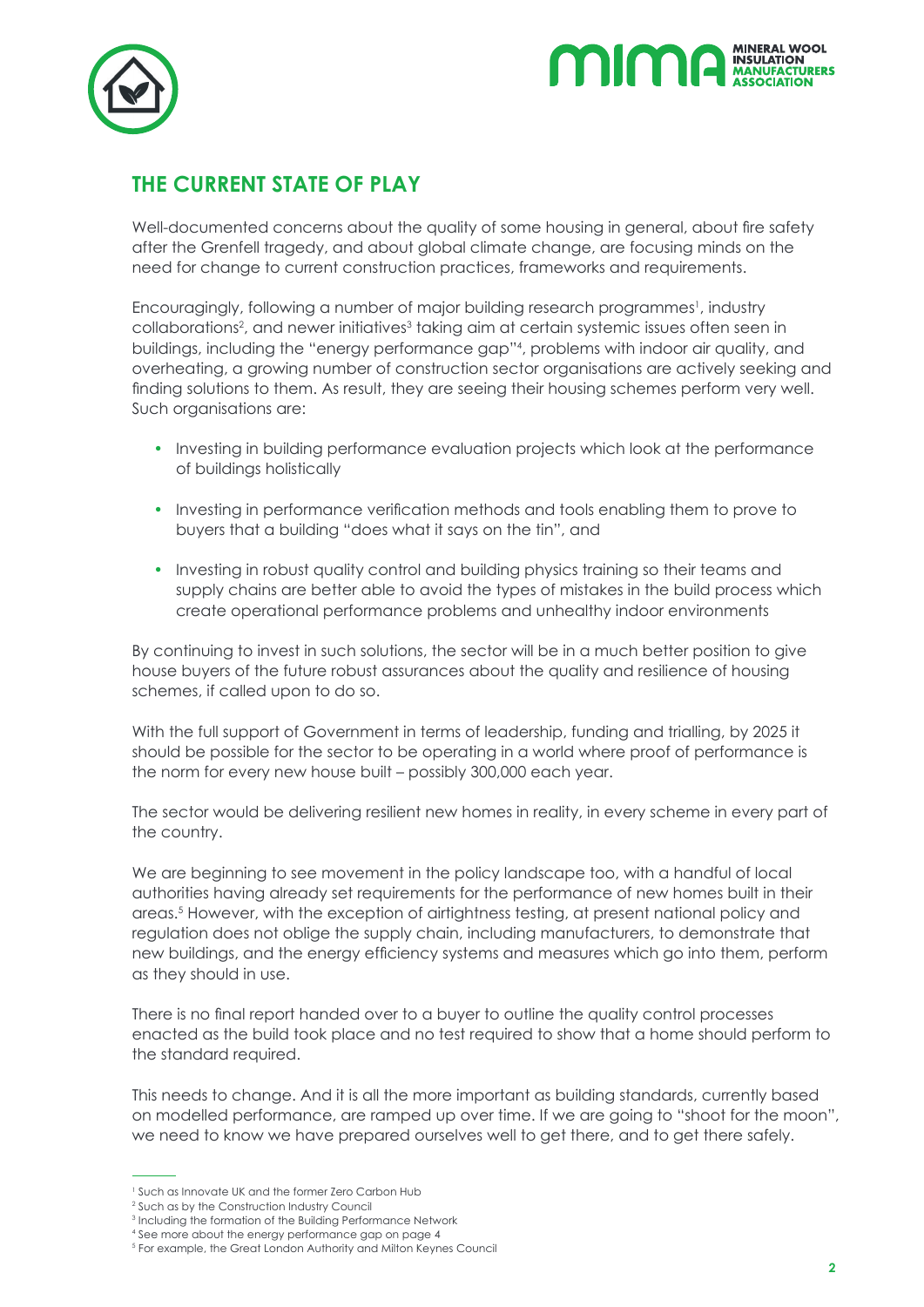



### **MAKING IT HAPPEN**

We, along with many other organisations, believe three changes would make a big difference:

#### **a) Having a holistic vision for building performance**

If the construction sector is to transition to a "resilience in reality" ethos, Government support is essential, and the challenges can't effectively be tackled in silos across the various parts of the Building Regulations.

Integrating policy is not always easy, but we agree with others that the "healthy buildings" agenda is an important and useful organising theme. The Town and Country Planning Association (TCPA), for example, has called for a Healthy Homes Act to be brought forward, intended to *"make sure there is absolutely no excuse for bad design…primary legislation… would make it illegal for homes to be built in a way that could damage people's health, safety, wellbeing or life chances."*

The TCPA sets out ten principles for a "decent home"<sup>6</sup>, and we would urge this type of thinking to brought into the 2025 Future Homes Standard, alongside work by the All Party Parliamentary Group (APPG) on Healthy Homes and Buildings<sup>7</sup>, the UK Green Building Council<sup>8</sup>, and others. The Future Homes Standard provides an ideal vehicle to set out a long-term vision for the performance of new housing in a holistic way.

#### **b) "Tracking and tracing" products and the "digital golden thread"**

In line with the Hackitt Review findings<sup>9</sup>, the supply chain should be fully incentivised by Government to "track and trace" the actual products used throughout a build process – including the insulation - and record the installation process in some detail. Full digital records about the products should be kept, plus evidence that they match those design details specified in the design, and that the installation was done in accordance with the design, relevant good practice guidance, and any test certificates. Having stored key product information it should be easy to answer questions like:

- What type of insulation is in the walls, roof and floors?
- Was it installed to the correct thickness?
- Do the detailed design stage calculations suggest the insulation should deliver the thermal performance required?
- Is there any insulation missing?
- What is the Euroclass fire safety classification of the insulation?
- What is its expected acoustic performance?

#### **c) Verifying actual performance**

As discussed, if home buyers are to get a resilient home, then eventually policy and regulation will have to require that building performance is officially checked, on site.

<sup>6</sup> See https://www.tcpa.org.uk/healthy-homes-act 7

<sup>&</sup>lt;sup>7</sup> See https://healthyhomesbuildings.org.uk/

<sup>&</sup>lt;sup>8</sup> See https://www.ukgbc.org/wp-content/uploads/2018/04/Healthy-Housebuilding.pdf

See https://www.gov.uk/government/collections/independent-review-of-building-regulations-and-fire-safety-hackitt-review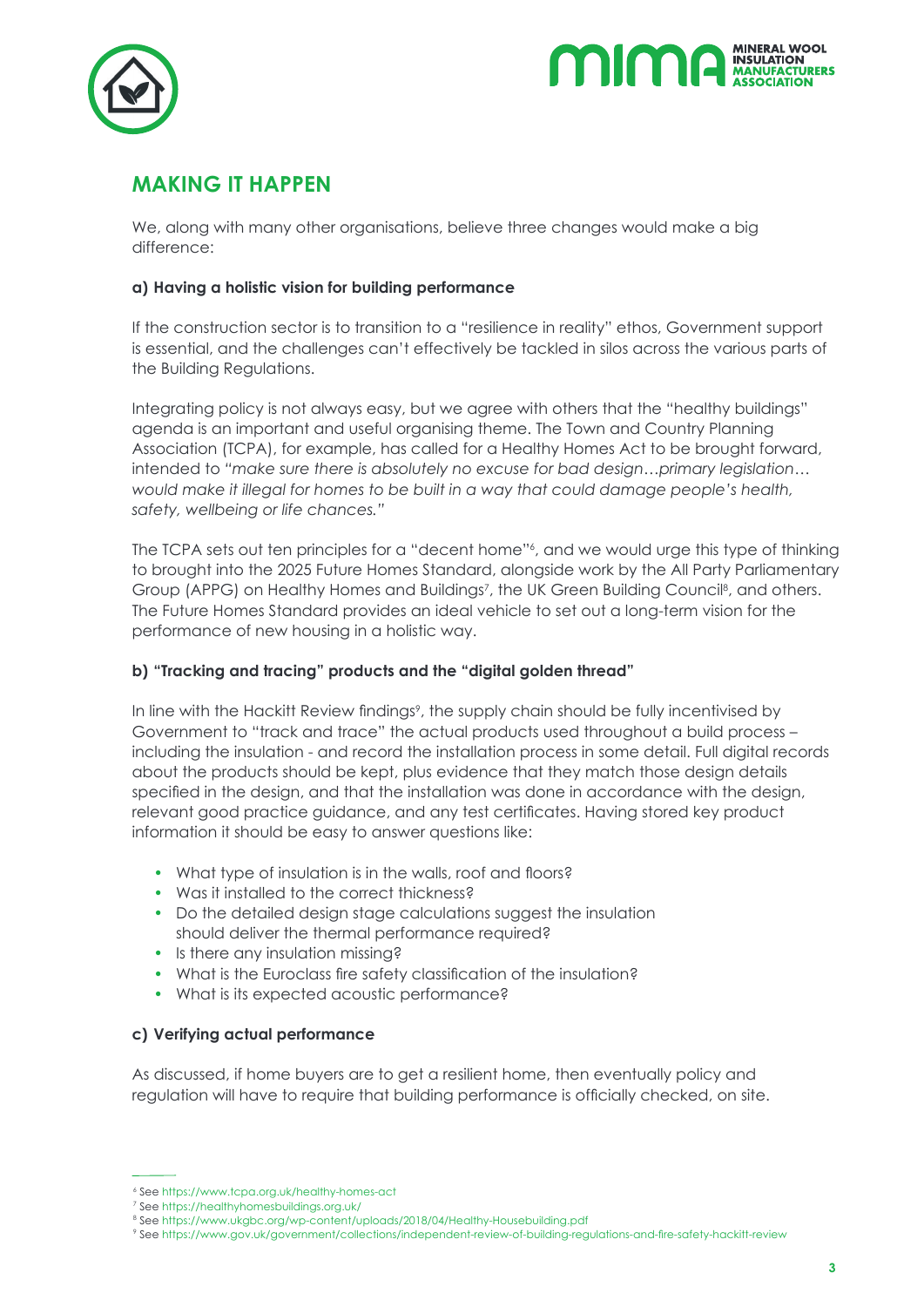



With blood pressure, for example, it's important to get it measured because it can be difficult to tell if something is wrong without the test. The same is true for housing. The benefits of such checks for home buyers are obvious, but such a change also has the potential to be beneficial for the construction sector, if implemented with the proper financial and technical support. Investing in methods and processes to help demonstrate that housing schemes perform as intended should have excellent reputational benefits, especially with regards to energy efficiency as the energy performance of new builds is a particular selling point. It should also mean more satisfied customers and reduced complaints.

#### **WHY CLOSING THE "PERFORMANCE GAP" MATTERS**

The UKGBC recently made the point that *"new homes should perform as intended to, yet in reality we know this is not the case at present. Although the issue is often highlighted by disparities in energy and carbon performance, this is a crosscutting problem which equally applies to other sustainability issues – not least those relating to occupant health and wellbeing, such as overheating and indoor air quality.10*

With regard to energy performance specifically, there is a substantial body of evidence from the Zero Carbon Hub, Innovate UK, Leeds Beckett University, UCL, Oxford Brookes University, and the Building Performance Network demonstrating the existence of "performance gaps" between the designed energy and carbon performance of new housing and the as-built or in-use performance. The severity of the problem differs between schemes, with some homes performing extremely well in practice, but it is not uncommon to find the actual heat loss from buildings to be 20% to 50% worse than the design value.<sup>11</sup>

The climate emergency demands that the carbon savings expected from the Future Homes Standard – potentially a huge 80% saving compared to 2013 standards - must be realised in reality, and not only in models.

A simplistic calculation shows that if a new house is predicted to require around 5,000 kWh of energy per year to heat it, but the actual heating demand (in use) is 20% higher, then around 1,000 kWh of unexpected energy would be needed for heating each year. If this happens in 90% of 300,000 the new homes completed annually, not only would people's fuel bills be higher than expected, but it could result in 270 GWh of unplanned energy demand.<sup>12</sup> The grid would have to deal with substantially higher loads than expected and unnecessary expenditure on grid maintenance and capacity.

### **LINKING IMPROVED STANDARDS IN 2025 AND QUALITY CONTROL**

There are a growing number of impressive, high performing energy efficient homes being constructed. This includes many Passivhaus projects such as Preston Springs, Silken Park and Denby Dale, which all have mineral wool insulation installed.

For such projects there is typically a laser-sharp focus on getting the (often non-typical) design details exactly right on site, and checking the home's performance from inception to completion, and frequently after handover too. The result is that the homes are much more

<sup>&</sup>lt;sup>10</sup> See https://www.ukgbc.org/news/home-truths-green-building-expectations-are-changing-and-businesses-are-responding/<br><sup>11</sup> See, for example https://www.sciencedirect.com/science/article/pii/\$0306261918304343<br><sup>12</sup> 5,000 k

standard in Approved Document Part L. It is provided for illustrative purposes. Obviously not all future homes will be semi-detached. Detached houses and flats would have a higher or lower annual heating demand.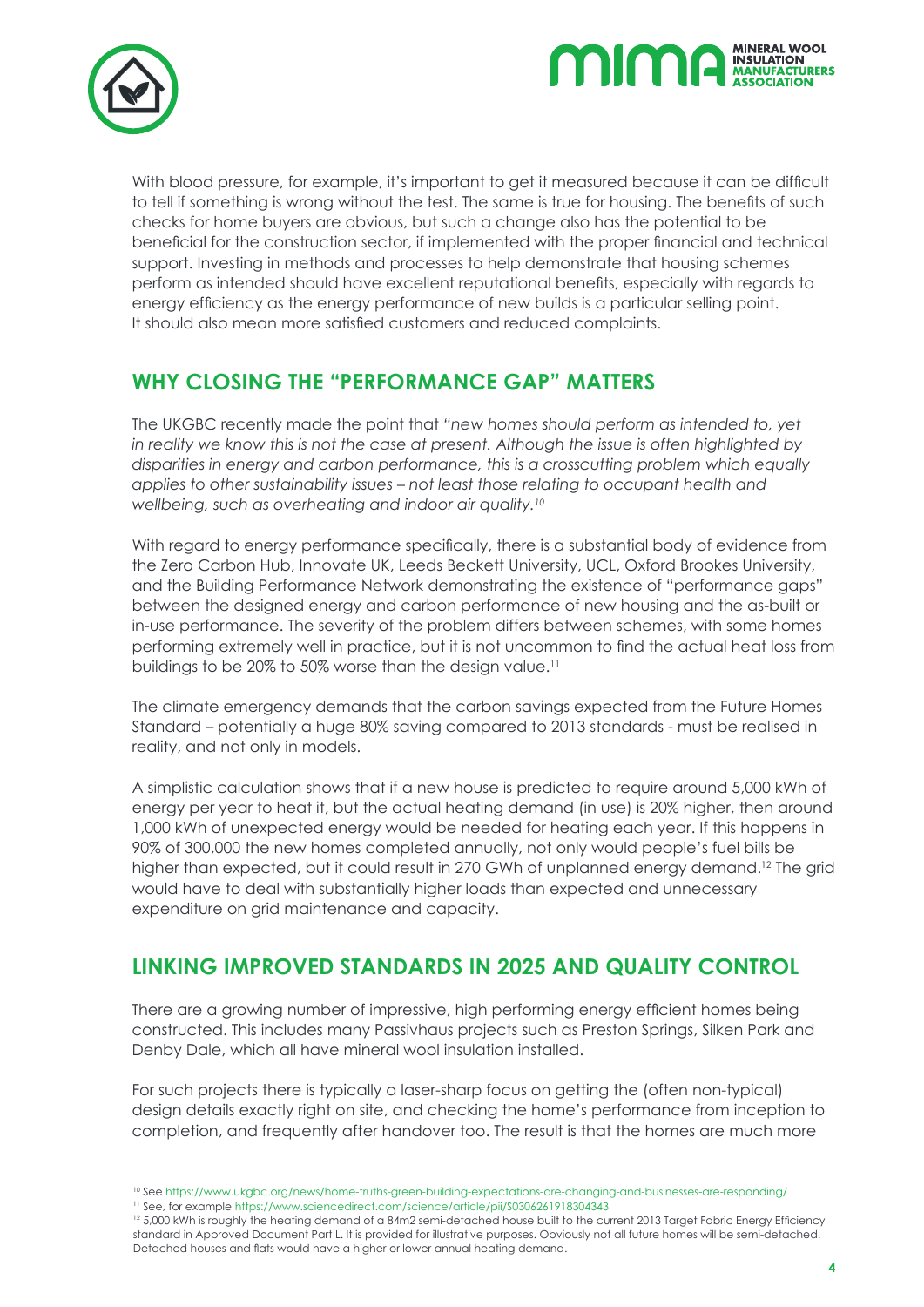



likely to function in line with their design performance compared to more typical housing delivery models.

Similarly, if substantially tougher minimum energy efficiency standards are set from 2025 it will be more important than ever to guard against the potential for build issues and errors. Small problems can have significant unintended consequences. For example, thermal bridges account for 20% to 30% of the heat loss in a typical new build home, and as the fabric becomes more efficient and airtight, the impact of thermal bridges becomes greater.

Quality control and up-skilling are hugely important areas that require major improvement before very stringent fabric standards become the norm. With this in mind, we recommend that from 2021 the Government puts in place a programme to officially incentivise, recognise and reward construction teams and their supply chains who "shoot for the moon": delivering early on the proposed 2025 carbon reduction level, in a small proportion of their new schemes, including trialling the types of performance verification and quality control techniques mentioned above.

#### **WIDESPREAD SUPPORT FOR CHANGE**

A substantial number of experts and organisations support the types of ideas covered in this paper, including the Committee on Climate Change who re-emphasised in February 2019 the vital importance of focusing on the real performance of new buildings, recommending major changes to current policy and legal frameworks to create a step change in quality and to be able to give consumers assurances that their homes are performing as intended. They called for an *"overhaul of the compliance and enforcement framework so that it is outcomes-based (focussing on performance of homes once built), places risk with those able to control it, and provides transparent information and a clear audit trail, with effective oversight and sanctions...".13*

The recent BEIS Parliamentary Committee report on energy efficiency agrees: *"It is not sufficient for Building Regulations to delineate what builders should do, without any robust procedures that require builders to prove what they have done, their quality control processes and to test whether the dwelling performs to the standard required".14*

Other organisations outside the sector are also helping us to think in a more joined up way. For instance, the Fire Protection Association recently called for a "code for resilient homes" which would, amongst other things, rate the ignitability of building materials and the potential for smoke toxicity at the design stage, and combine this with a mechanism to ensure no product substitution occurs during the build phase. This would complement new changes to Building Regulations on fire safety.

<sup>13</sup> See https://www.theccc.org.uk/publication/uk-housing-fit-for-the-future/

<sup>14</sup> See https://publications.parliament.uk/pa/cm201719/cmselect/cmbeis/1730/1730.pdf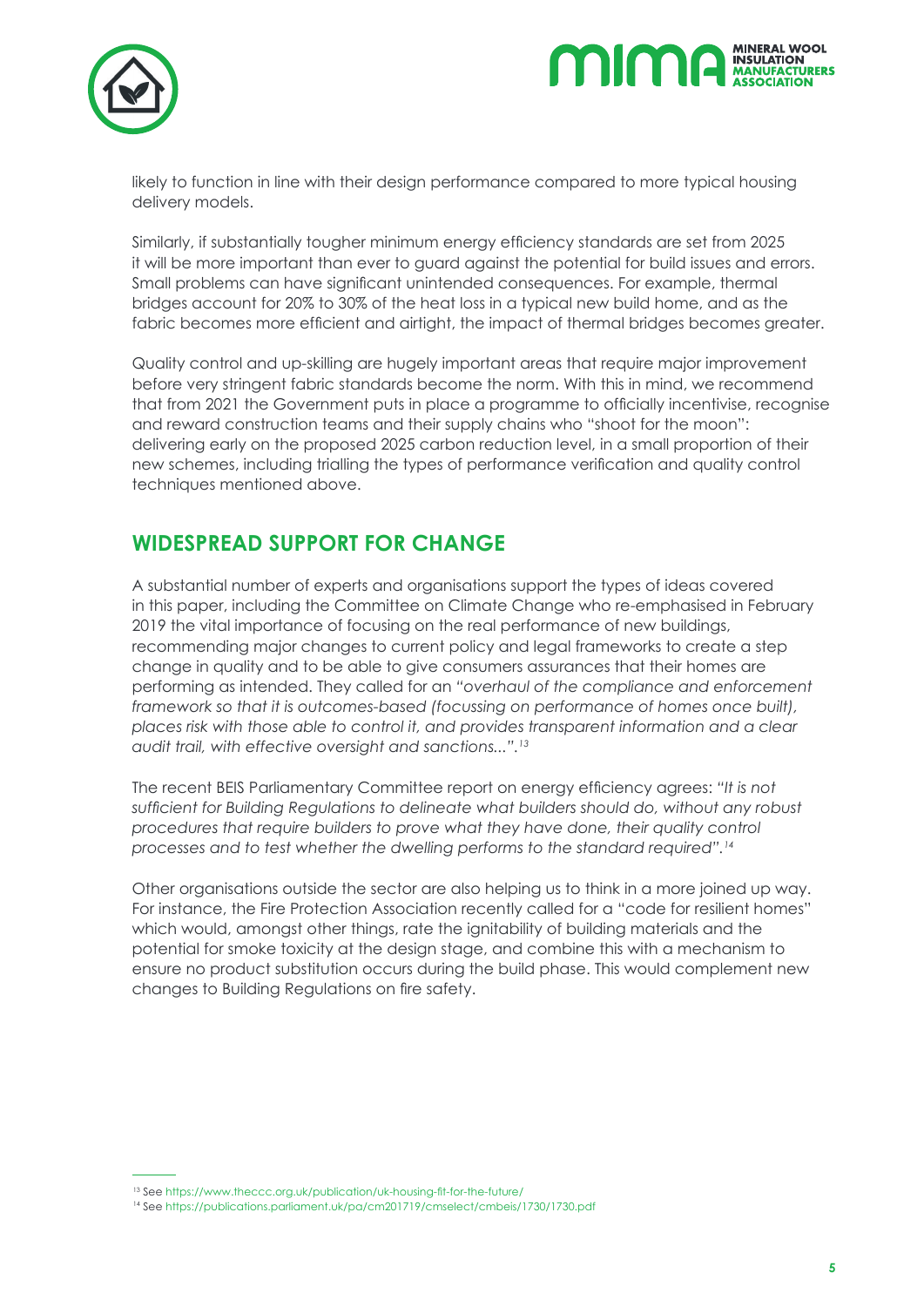



#### **KEY RECOMMENDATIONS**

The 2025 Future Homes Standard provides a well-timed and high-profile means to bring the vital policy objectives discussed in this paper together to consistently deliver resilient homes. The policy in 2020 should start the ball rolling, and MIMA intends to fully engage in the process.

#### **BY 2025**

#### **THE FUTURE HOMES STANDARD GENERATES RESILIENT NEW HOMES IN REALITY**

Government sets out in the Future Homes Standard a series of targets for all areas critical to people's health, safety and well-being in homes, including on energy efficiency, carbon emissions, fire safety, acoustics, indoor air quality, and internal temperatures. Targets should be considered in a holistic manner and work in harmony with each other.

Government mandates the use of digital technologies (or other means) to "track and trace" the installation of energy efficiency products in newly constructed homes, and other products relevant to the health and safety of future occupants, creating a "golden thread" of information and accountability. A range of suitable technologies should be permitted.

Government mandates the verification of as-built performance of new homes against key metrics developed with industry, to check the performance of new housing schemes matches the design intent. Government incentivises and rewards organisations who go further to verify that the in-use performance aligns with the design. A range of suitable verification methods should be permitted.

## **FROM 2020**

#### **UPDATES TO BUILDING REGULATIONS AIM TO FULLY PAVE THE WAY FOR 2025**

Government updates Approved Document Part L on energy and carbon standards in a way which:

- Complements and aligns with wider health and safety policy, including on changes to Approved Document B on fire safety
- Ensures the fabric energy efficiency of new homes is at least as good as the 2013 standard, and that this is achieved in a way that maximises design flexibility - not by rigid theoretical standards for individual building elements
- Encourages the roll-out of low and zero carbon technologies ready to deliver very low carbon, energy efficient homes from 2025

Government to officially declare 2020 to 2025 as a "preparation period". The construction sector, including manufacturers, is incentivised, supported and rewarded for "shooting for the moon" in terms of real building performance in a small proportion of new schemes.

This means delivering early on the proposed 2025 80% carbon reduction, including trialling a variety of building performance verification techniques and "track and trace" technologies.

Alongside proof that the proposed 2025 energy and carbon standards have been met in test houses, the homes must also have comfortable year-round temperatures, good air quality and acoustic performance, be able to adequately resist the spread of fire, and have robust overall resilience to the future climate, i.e. they meet the range of new targets that will become mandatory once the Future Homes Standard is fully implemented.